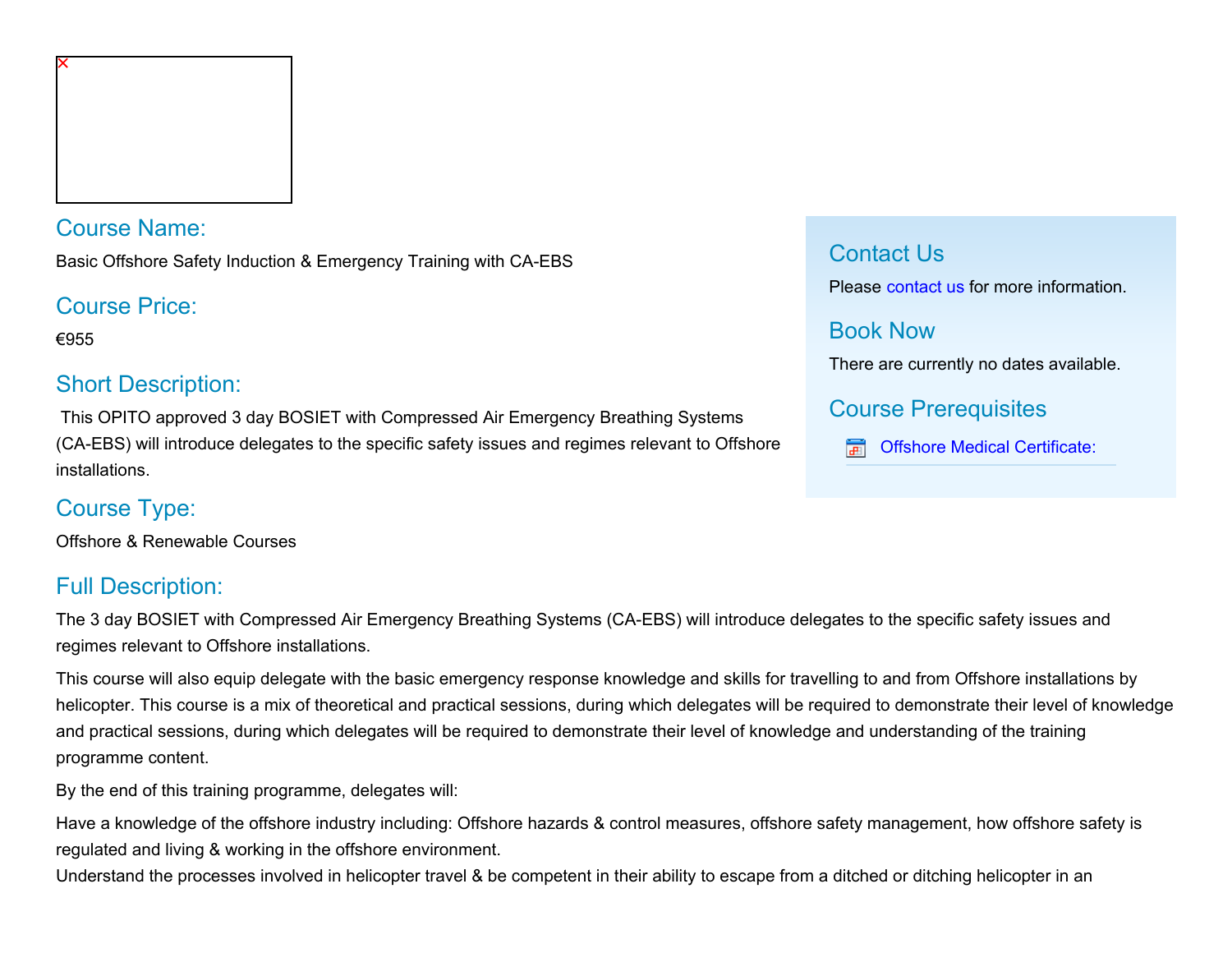emergency situation.

Have knowledge of what to do in an evacuation situation: How to respond to alarms, the systems used to achieve successful evacuation and he actions to take in the event of a water entry situation.

Understand what is meant by emergency First Aid and how to assist in a First Aid situation prior to arrival of the medic.

Be competent in the use of portable fire extinguishers for basic firefighting and be confident in self-rescue techniques used to successfully escape from smoke filled environments.

The OPITO BOSIET is valid for a 4 year period, prior to expiry delegates must complete an OPITO Combined FOET course to remain certified.

#### **ITEMS TO BRING:**

National Photographic Identification/Passport/Driver's License, Medical Certificate, Swim wear and towel.

For pool activities it is advisable to bring a change of clothing i.e.

-T-shirts, tracksuits, etc.

N.B.-On the first day of the course, please be in the Reception area of the NMCI by 8.45am.

The course will finish at approximately 5:30 pm each day.

**New online BOSIET with Digital Delivery**

The BOSIET CA-EBS has undergone a digital conversion, and is now available as an online alternative to the full 3 day course.

See website for further information.

**offshore\_courses/courseId/48700308/**

If you have successfully completed this course within the last 4 years, you may be looking for a Re-fresher Course.

Combined Further Offshore Emergency Training

others:

Medical first aid training

Elementary first aid

## **The BOSIET CAEBS, FOET CAEBS & HUET CAEBS standards have changed**.

There will now be shallow water CAEBS training incorporated into the course.

Delegates will be required to produce one of the three certificates outlined below:-

Produce a valid, unexpired Oil and Gas UK (OGUK) offshore medical certificate confirming the delegate's fitness for offshore work.